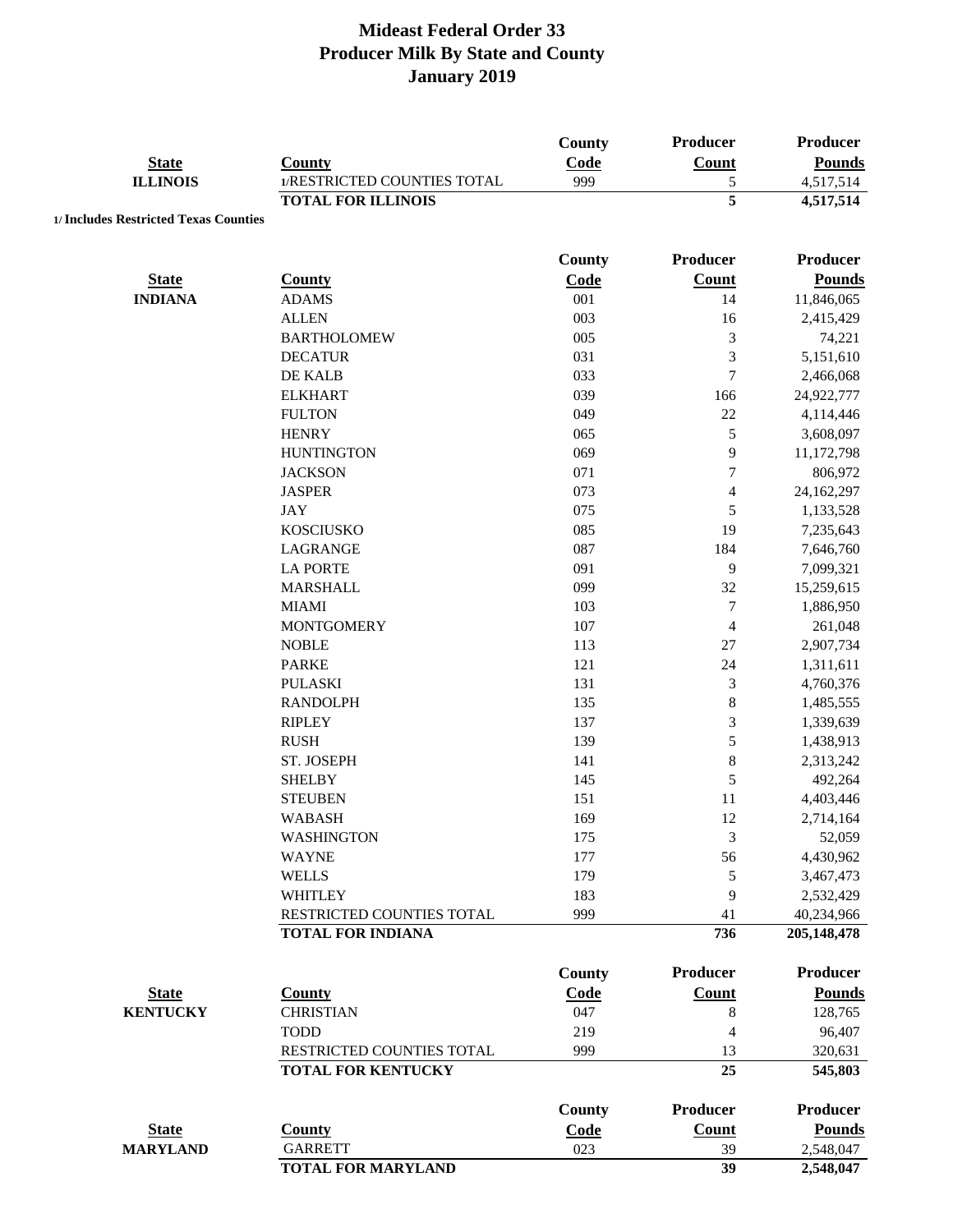|                 |                    | <b>County</b> | <b>Producer</b> | Producer      |
|-----------------|--------------------|---------------|-----------------|---------------|
| <b>State</b>    | <b>County</b>      | Code          | Count           | <b>Pounds</b> |
| <b>MICHIGAN</b> | <b>ALCONA</b>      | 001           | $\overline{4}$  | 1,255,229     |
|                 | <b>ALGER</b>       | 003           | 4               | 264,186       |
|                 | <b>ALLEGAN</b>     | 005           | 47              | 33,802,088    |
|                 | <b>ALPENA</b>      | 007           | 22              | 4,890,937     |
|                 | <b>ARENAC</b>      | 011           | 20              | 9,312,162     |
|                 | <b>BARRY</b>       | 015           | 22              | 30,139,012    |
|                 | <b>BAY</b>         | 017           | 5               | 1,929,208     |
|                 | <b>BERRIEN</b>     | 021           | 6               | 2,998,318     |
|                 | <b>BRANCH</b>      | 023           | 14              | 4,835,245     |
|                 | <b>CALHOUN</b>     | 025           | 19              | 14,929,071    |
|                 | CASS               | 027           | 3               | 72,966        |
|                 | <b>CHARLEVOIX</b>  | 029           | $\overline{4}$  | 844,040       |
|                 | <b>CHIPPEWA</b>    | 033           | $\sqrt{5}$      | 460,548       |
|                 | <b>CLARE</b>       | 035           | 17              | 4,020,531     |
|                 | <b>CLINTON</b>     | 037           | $42\,$          | 71,657,124    |
|                 | <b>DELTA</b>       | 041           | 3               | 308,841       |
|                 | <b>EATON</b>       | 045           | 19              | 2,082,929     |
|                 | <b>EMMET</b>       | 047           | $\mathfrak{Z}$  | 440,491       |
|                 | <b>GENESEE</b>     | 049           | 5               | 844,119       |
|                 | <b>GLADWIN</b>     | 051           | 6               | 1,980,868     |
|                 | <b>GRATIOT</b>     | 057           | 32              | 71,800,483    |
|                 | <b>HILLSDALE</b>   | 059           | 23              | 10,219,695    |
|                 | <b>HURON</b>       | 063           | 56              | 75,687,245    |
|                 | <b>INGHAM</b>      | 065           | 21              | 9,544,870     |
|                 | <b>IONIA</b>       | 067           | 36              | 32,080,630    |
|                 | <b>IOSCO</b>       | 069           | 13              | 5,408,367     |
|                 | <b>ISABELLA</b>    | 073           | 33              | 14,474,374    |
|                 | <b>JACKSON</b>     | 075           | 15              | 6,441,207     |
|                 | <b>KALAMAZOO</b>   | 077           | 7               | 11,237,813    |
|                 | <b>KENT</b>        | 081           | $27\,$          | 15,618,834    |
|                 | <b>LAPEER</b>      | 087           | $20\,$          | 2,892,895     |
|                 | <b>LENAWEE</b>     | 091           | 23              | 28,802,485    |
|                 | <b>LIVINGSTON</b>  | 093           | 10              | 3,828,141     |
|                 | <b>MACOMB</b>      | 099           | $\overline{4}$  | 1,407         |
|                 | <b>MARQUETTE</b>   | 103           | 3               | 214,683       |
|                 | <b>MASON</b>       | 105           | 11              | 3,766,513     |
|                 | <b>MECOSTA</b>     | 107           | 17              | 6,935,089     |
|                 | <b>MENOMINEE</b>   | 109           | 12              | 2,018,508     |
|                 | <b>MISSAUKEE</b>   | 113           | 37              | 39,796,807    |
|                 | <b>MONTCALM</b>    | 117           | 44              | 18,012,446    |
|                 | <b>MONTMORENCY</b> | 119           | $\sqrt{5}$      | 971,510       |
|                 | <b>MUSKEGON</b>    | 121           | 14              | 12,342,277    |
|                 | <b>NEWAYGO</b>     | 123           | 37              | 20,498,397    |
|                 | <b>OCEANA</b>      | 127           | 6               | 827,492       |
|                 | <b>OGEMAW</b>      | 129           | 31              | 12,887,886    |
|                 | <b>OSCEOLA</b>     | 133           | 29              | 19,929,341    |
|                 | <b>OSCODA</b>      | 135           | 9               | 617,183       |
|                 | <b>OTTAWA</b>      | 139           | $\sqrt{48}$     | 52,980,619    |
|                 | PRESQUE ISLE       | 141           | $\overline{4}$  | 784,491       |
|                 | <b>SAGINAW</b>     | 145           | 15              | 5,791,653     |
|                 | <b>ST. CLAIR</b>   | 147           | 10              | 1,471,478     |
|                 | ST. JOSEPH         | 149           | $22\,$          | 10,256,891    |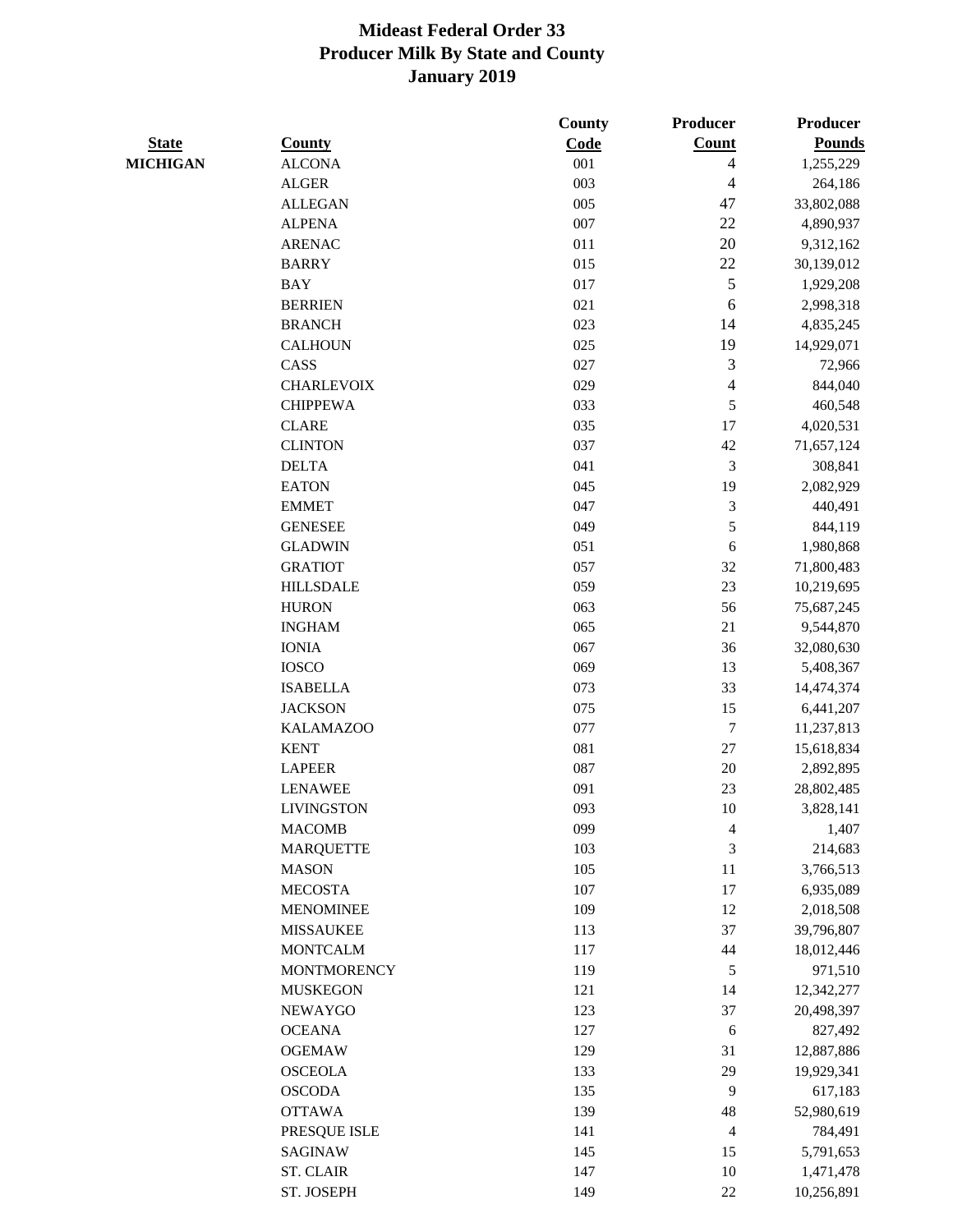|                 |                                | County     | Producer        | <b>Producer</b>         |
|-----------------|--------------------------------|------------|-----------------|-------------------------|
| <b>State</b>    | <b>County</b>                  | Code       | Count           | <b>Pounds</b>           |
| <b>MICHIGAN</b> | <b>SANILAC</b>                 | 151        | 68              | 57,808,974              |
|                 | <b>SHIAWASSEE</b>              | 155        | 14              | 4,897,783               |
|                 | <b>TUSCOLA</b>                 | 157        | 33              | 27,837,650              |
|                 | <b>VAN BUREN</b>               | 159        | 10              | 8,013,192               |
|                 | WASHTENAW                      | 161        | 14              | 3,214,607               |
|                 | <b>WEXFORD</b>                 | 165        | 9               | 655,573                 |
|                 | RESTRICTED COUNTIES TOTAL      | 999        | $20\,$          | 5,646,084               |
|                 | <b>TOTAL FOR MICHIGAN</b>      |            | 1,112           | 793,283,486             |
|                 |                                | County     | <b>Producer</b> | Producer                |
| <b>State</b>    | <b>County</b>                  | Code       | Count           | <b>Pounds</b>           |
| <b>NEW YORK</b> | <b>CATTARAUGUS</b>             | 009        | 46              | 17,425,925              |
|                 | <b>CHAUTAUQUA</b>              | 013        | 92              | 22,965,598              |
|                 | <b>CHEMUNG</b>                 | 015        | 3               | 985,459                 |
|                 | <b>ERIE</b>                    | 029        | 9               | 2,888,438               |
|                 | <b>GENESEE</b>                 | 037        | 4               | 5,216,796               |
|                 | <b>LIVINGSTON</b>              | 051        | 5               | 2,431,831               |
|                 | <b>STEUBEN</b>                 | 101        | 10              | 885,358                 |
|                 | <b>WYOMING</b>                 | 121        | 10              | 25,265,279              |
|                 | RESTRICTED COUNTIES TOTAL      | 999        | 7               | 5,122,031               |
|                 | <b>TOTAL FOR NEW YORK</b>      |            | 186             | 83,186,715              |
|                 |                                | County     | <b>Producer</b> | Producer                |
| <b>State</b>    | <b>County</b>                  | Code       | <b>Count</b>    | <b>Pounds</b>           |
| <b>OHIO</b>     | <b>ADAMS</b>                   | 001        | 10              | 634,102                 |
|                 | <b>ALLEN</b>                   | 003        | 3               | 590,314                 |
|                 | <b>ASHLAND</b>                 | 005        | 44              | 16,344,495              |
|                 | <b>ASHTABULA</b>               | 007        | 20              | 6,383,400               |
|                 | <b>AUGLAIZE</b>                | 011        | 31              | 5,386,832               |
|                 | <b>BELMONT</b>                 | 013        | 9               | 796,861                 |
|                 | <b>BROWN</b>                   | 015        | 3               | 192,121                 |
|                 | <b>CARROLL</b>                 | 019        | 24              | 1,957,882               |
|                 | <b>CHAMPAIGN</b>               | 021        | 9               | 1,131,482               |
|                 | <b>CLARK</b>                   | 023        | 3               | 6,310,789               |
|                 | <b>COLUMBIANA</b>              | 029        | 64              | 14,574,863              |
|                 | <b>COSHOCTON</b>               | 031        | 23              | 2,444,069               |
|                 | <b>CRAWFORD</b>                | 033        | $\,8\,$         | 3,266,074               |
|                 | <b>DARKE</b>                   | 037        | 27              | 6,502,607               |
|                 | <b>DEFIANCE</b>                | 039        | 4               | 5,722,083               |
|                 | <b>DELAWARE</b>                | 041        | 4               | 280,680                 |
|                 | <b>FAIRFIELD</b>               | 045        | 9               | 580,894                 |
|                 | <b>FAYETTE</b>                 | 047        | 3               | 178,508                 |
|                 | <b>FULTON</b>                  | 051        |                 |                         |
|                 |                                |            | 6               | 3,906,552               |
|                 | <b>GEAUGA</b><br><b>GREENE</b> | 055<br>057 | 44              | 4,963,493               |
|                 | <b>HANCOCK</b>                 | 063        | 4<br>3          | 1,271,723               |
|                 | <b>HARDIN</b>                  | 065        | 9               | 1,599,911<br>10,390,848 |
|                 | <b>HARRISON</b>                | 067        | 5               | 465,088                 |
|                 | <b>HIGHLAND</b>                | 071        | 15              | 802,308                 |
|                 | <b>HOLMES</b>                  | 075        | 141             | 13,186,604              |
|                 | <b>HURON</b>                   | 077        | 40              | 6,804,889               |
|                 | <b>JACKSON</b>                 | 079        | 4               | 81,718                  |
|                 | <b>JEFFERSON</b>               | 081        | 7               | 678,405                 |
|                 |                                |            |                 |                         |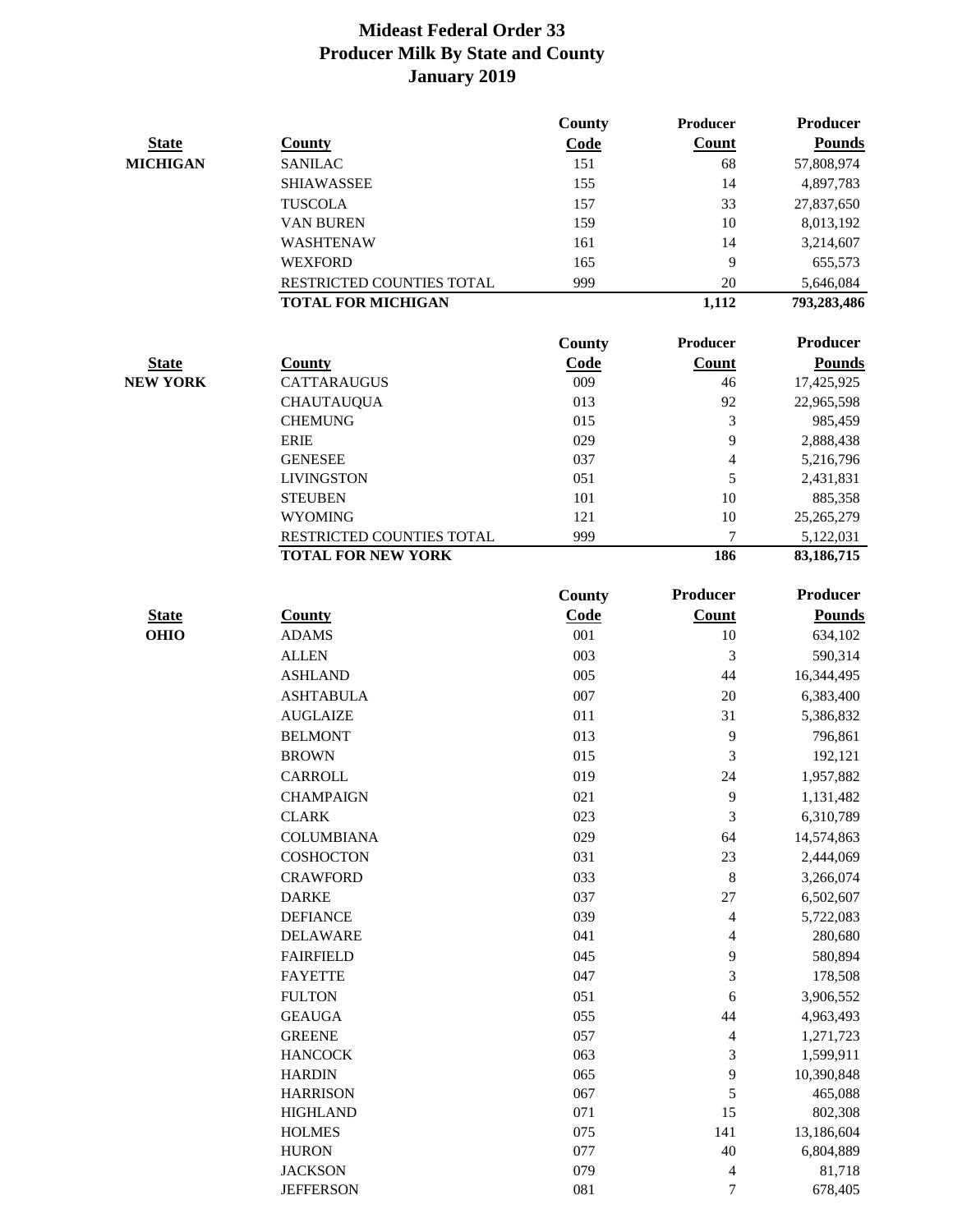|                     |                           | County        | Producer         | Producer      |
|---------------------|---------------------------|---------------|------------------|---------------|
| <b>State</b>        | <b>County</b>             | Code          | Count            | <b>Pounds</b> |
| <b>OHIO</b>         | <b>KNOX</b>               | 083           | 25               | 8,460,192     |
|                     | <b>LICKING</b>            | 089           | 9                | 8,442,427     |
|                     | <b>LOGAN</b>              | 091           | 26               | 4,512,313     |
|                     | <b>LORAIN</b>             | 093           | 12               | 1,916,700     |
|                     | <b>MADISON</b>            | 097           | 6                | 11,550,516    |
|                     | <b>MAHONING</b>           | 099           | 23               | 8,507,755     |
|                     | <b>MEDINA</b>             | 103           | 16               | 3,365,084     |
|                     | <b>MEIGS</b>              | 105           | 5                | 409,162       |
|                     | <b>MERCER</b>             | 107           | 81               | 28,168,231    |
|                     | <b>MIAMI</b>              | 109           | $\boldsymbol{7}$ | 593,340       |
|                     | <b>MONROE</b>             | 111           | $\boldsymbol{6}$ | 485,923       |
|                     | <b>MORGAN</b>             | 115           | $\boldsymbol{7}$ | 1,753,326     |
|                     | <b>MORROW</b>             | 117           | $\boldsymbol{7}$ | 2,632,774     |
|                     | <b>MUSKINGUM</b>          | 119           | 10               | 1,149,165     |
|                     | <b>PAULDING</b>           | 125           | 5                | 9,549,850     |
|                     | <b>PICKAWAY</b>           | 129           | 6                | 2,875,324     |
|                     | <b>PORTAGE</b>            | 133           | 8                | 3,115,607     |
|                     | <b>PREBLE</b>             | 135           | 9                | 1,118,951     |
|                     | <b>PUTNAM</b>             | 137           | 9                | 4,913,088     |
|                     | <b>RICHLAND</b>           | 139           | 99               | 11,452,217    |
|                     | <b>ROSS</b>               | 141           | $\mathfrak{Z}$   | 136,355       |
|                     | <b>SANDUSKY</b>           | 143           | $\,$ 8 $\,$      | 668,786       |
|                     | <b>SHELBY</b>             | 149           | 35               | 9,514,294     |
|                     | <b>STARK</b>              | 151           | 58               | 14,654,902    |
|                     | <b>TRUMBULL</b>           | 155           | 20               | 4,210,012     |
|                     | TUSCAWARAS                | 157           | 122              | 8,728,383     |
|                     | <b>UNION</b>              | 159           | $\tau$           | 985,998       |
|                     | <b>VAN WERT</b>           | 161           | $\sqrt{6}$       | 5,147,633     |
|                     | <b>WASHINGTON</b>         | 167           | 16               | 2,309,342     |
|                     | <b>WAYNE</b>              | 169           | 192              | 55,290,085    |
|                     | <b>WOOD</b>               | 173           | 4                | 6,190,616     |
|                     | <b>WYANDOT</b>            | 175           | 5                | 679,338       |
|                     | RESTRICTED COUNTIES TOTAL | 999           | 34               | 22,652,892    |
|                     | <b>TOTAL FOR OHIO</b>     |               | 1,462            | 363,570,176   |
|                     |                           | <b>County</b> | Producer         | Producer      |
| <b>State</b>        | <b>County</b>             | Code          | Count            | <b>Pounds</b> |
| <b>PENNSYLVANIA</b> | <b>ARMSTRONG</b>          | 005           | 21               | 3,061,130     |
|                     | <b>BEAVER</b>             | 007           | 18               | 1,057,950     |
|                     | <b>BLAIR</b>              | 013           | $\overline{4}$   | 119,871       |
|                     | <b>BRADFORD</b>           | 015           | 9                | 1,029,486     |
|                     | <b>BUTLER</b>             | 019           | 23               | 3,504,080     |
|                     | <b>CAMBRIA</b>            | 021           | 10               | 1,906,176     |
|                     | <b>CENTRE</b>             | 027           | $\overline{7}$   | 250,169       |
|                     | <b>CLARION</b>            | 031           | $20\,$           | 2,498,069     |
|                     | <b>CLEARFIELD</b>         | 033           | 10               | 851,603       |
|                     | <b>CLINTON</b>            | 035           | 9                | 42,170        |
|                     | <b>COLUMBIA</b>           | 037           | 12               | 380,148       |
|                     | <b>CRAWFORD</b>           | 039           | 104              | 18,506,291    |
|                     | ${\rm ELK}$               | 047           | $\,8\,$          | 558,902       |
|                     | <b>ERIE</b>               | 049           | 47               | 4,681,616     |
|                     | <b>FAYETTE</b>            | 051           | 20               | 2,215,243     |

FOREST 235,237